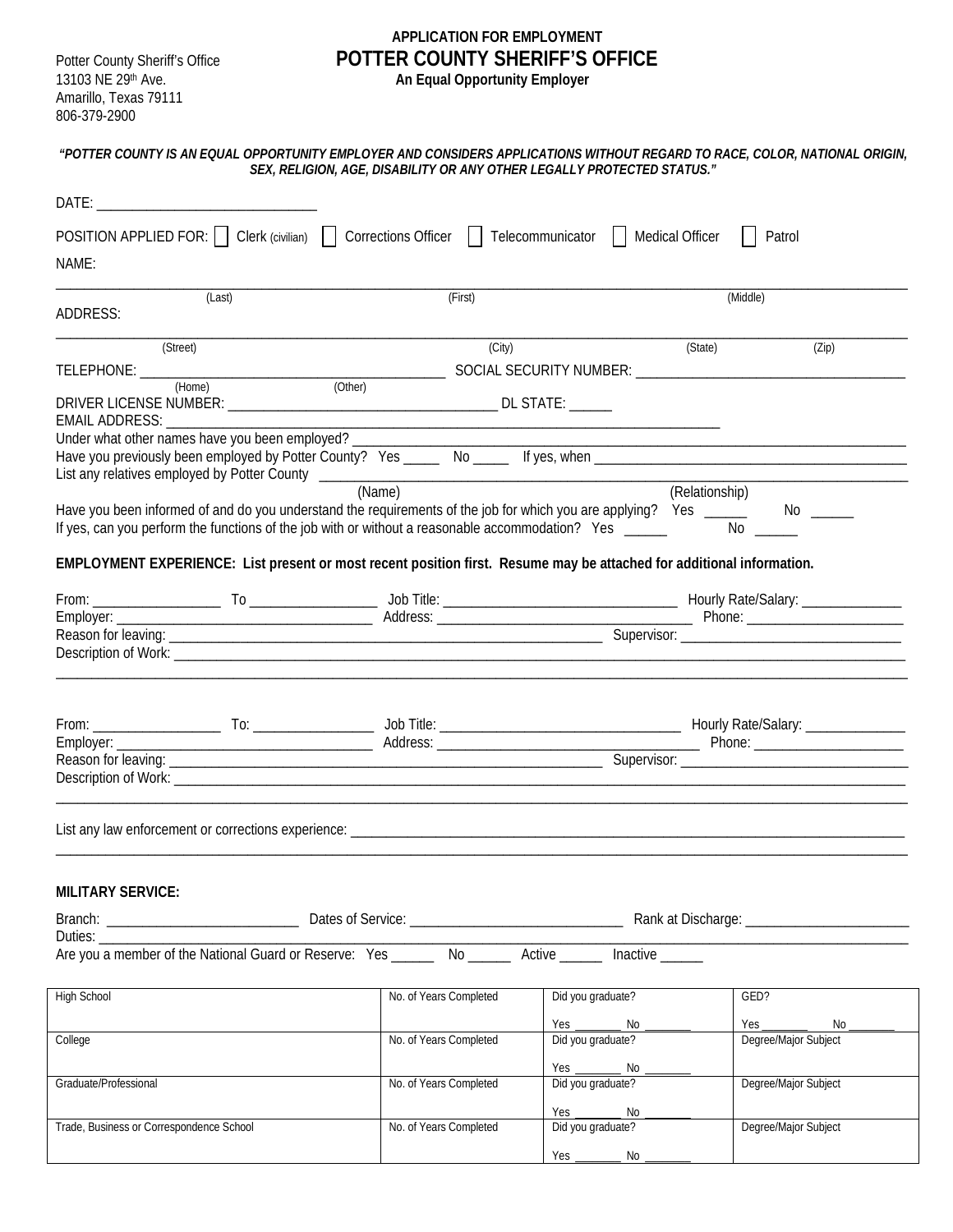| ADDITIONAL INFORMATION:                                                                                                                                                                                |          |             |                   |         |
|--------------------------------------------------------------------------------------------------------------------------------------------------------------------------------------------------------|----------|-------------|-------------------|---------|
| Have you ever been convicted of or plead guilty or no contest to a criminal offense other than a traffic offense? (Traffic offense means an offense                                                    |          |             |                   |         |
| involving use of a vehicle for which you received a citation instead of being arrested.) Yes _______ No ______ If yes, please explain, including<br>the offense, date and location of each conviction. |          |             |                   |         |
|                                                                                                                                                                                                        |          |             |                   |         |
|                                                                                                                                                                                                        |          |             |                   |         |
| Do you currently use illegal drugs? Yes _________ No ________                                                                                                                                          |          |             |                   |         |
|                                                                                                                                                                                                        |          |             |                   |         |
|                                                                                                                                                                                                        |          |             |                   |         |
|                                                                                                                                                                                                        |          |             |                   |         |
| Person to be notified in case of emergency:                                                                                                                                                            |          |             |                   |         |
| (Name)                                                                                                                                                                                                 |          | (Address)   |                   | (Phone) |
| REFERENCES: List three persons, other than relatives, who have knowledge of your character, experience or ability.                                                                                     |          |             |                   |         |
| Name:                                                                                                                                                                                                  | Address: | Occupation: | Telephone Number: |         |
|                                                                                                                                                                                                        |          |             |                   |         |
|                                                                                                                                                                                                        |          |             |                   |         |
|                                                                                                                                                                                                        |          |             |                   |         |
|                                                                                                                                                                                                        |          |             |                   |         |
|                                                                                                                                                                                                        |          |             |                   |         |

## **\*\*Attention Corrections Officer, Telecommunicator, and Medical Officer Applicants\*\***

The minimum eligibility requirements for licensure as a telecommunicator or corrections officer are listed below (note - Medical Officers will be licensed as Corrections Officers). Please check each requirement indicating your eligibility.

- $\Box$  18 years of age or older
- □ U.S. Citizen
- $\Box$  High school diploma or high school equivalency certificate (GED)
- $\Box$  Has never been on court-ordered community supervision or probation for any criminal offense above the grade of Class B misdemeanor
- $\Box$  Has not been on court-ordered community supervision or probation for a Class B misdemeanor within the last ten years from the date of the court order
- $\Box$  Has never been convicted of an offense above the grade of a Class B misdemeanor
- $\Box$  Has not been convicted of a Class B misdemeanor within the last ten years
- $\Box$  Has never been convicted or placed on community supervision in any court of an offense involving family violence as defined under Chapter 71, Texas Family Code
- $\Box$  Has never received a dishonorable or other discharge based on misconduct which bars future military service

## **APPLICANT'S STATEMENT**

I certify that answers given herein are true and complete to the best of my knowledge. I understand that any false or incomplete statements may cause my application to be rejected. I understand that, if considered for employment, I will be required to submit a Personal History Statement at a later date and will be subjected to a background investigation. If I am hired, I understand that false or misleading information given in my application or interview(s) may result in dismissal. I authorize investigation of all statements contained in this application for employment as may be necessary in arriving at an employment decision. If the job for which I am applying requires operation of a motor vehicle, I authorize Potter County to check my driving record. I understand and acknowledge that any employment relationship with Potter County is *"at will",* which means that an employee may resign at any time and Potter County, through its elected officials and department heads, may discharge any employee at any time with or without cause and with or without notice. I understand that this *"at will"* employment relationship may not be changed by any written document or by conduct unless such change is specifically acknowledged in writing by the Potter County Commissioners Court. I understand that Potter County may amend any personnel policy or term of my employment at any time, without prior notice. I understand that I am required to abide by all rules and regulations of Potter County.

TODAY'S DATE: \_\_\_\_\_\_\_\_\_\_\_\_\_\_\_\_\_\_\_\_\_\_\_\_\_ SIGNATURE OF APPLICANT: \_\_\_\_\_\_\_\_\_\_\_\_\_\_\_\_\_\_\_\_\_\_\_\_\_\_\_\_\_\_\_\_\_\_\_\_\_\_\_\_\_\_\_\_\_\_\_\_

*You Can Submit Your Application Multiple Ways*  Email[: soemployment@mypottercounty.com](mailto:soemployment@mypottercounty.com) Fax: 806-379-2992 In Person: 13103 NE 29th Ave. Amarillo, TX 79111